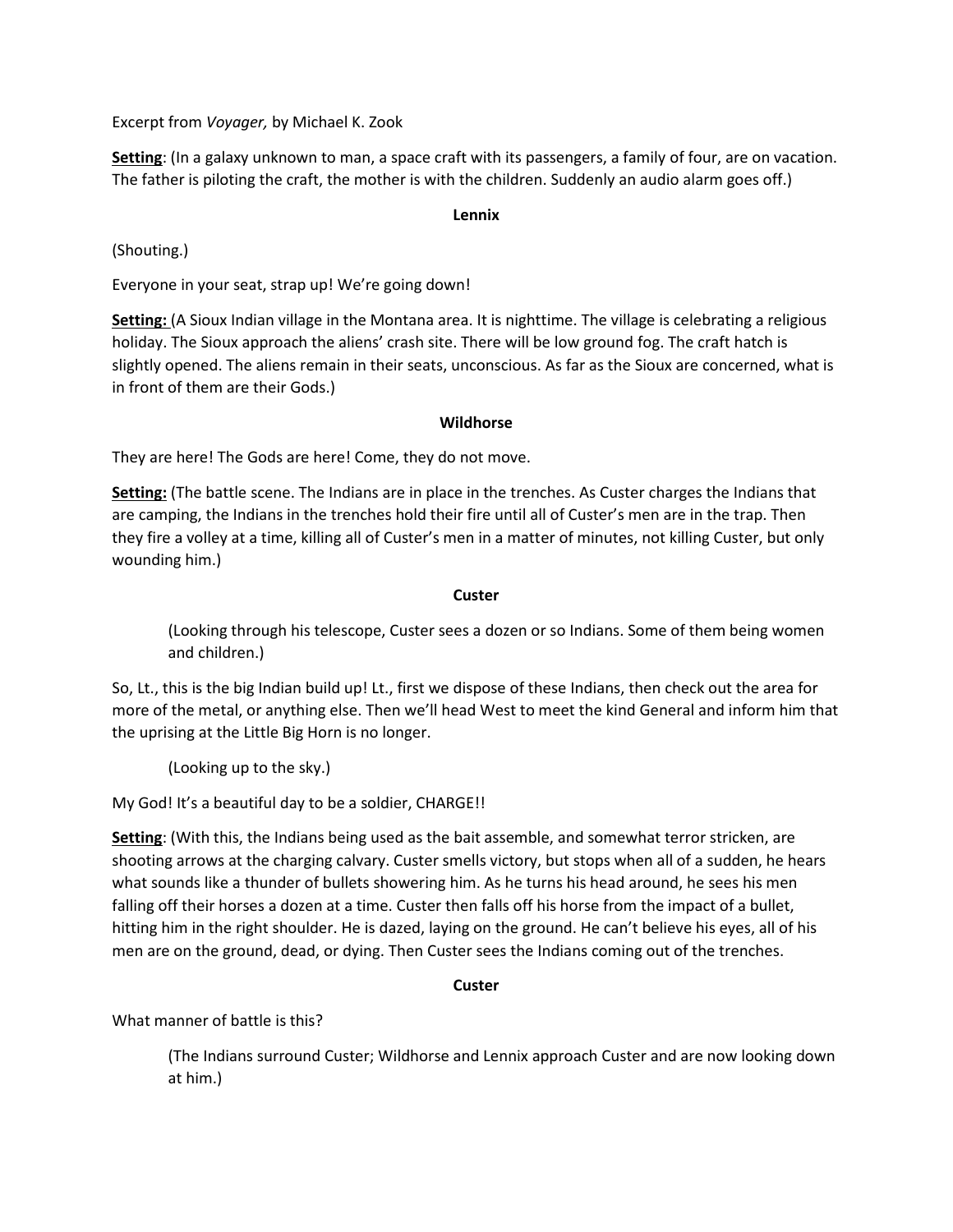#### **Wildhorse**

Great servant, you have shown us much today. We have defeated Blond Hairs easily.

#### **Custer**

(Looking like he has seen a ghost.)

What kind of man are you?

#### **Lennix**

I guess I am no different than you.

(With that Lennix smashes a tommyhawk into Custer's head. )

**Setting:** (The battle scene: Captain Rockford and bear Claws put up a gallant effort in trying to stop the oncoming army. Suddenly both Rockford and Bear Claws hear the engines of the space craft; they both look up into the sky.)

## **Capt. Rockford**

Good luck my friend.

**Setting:** (Back at Fort Levenworth: the changing of "Officer in charge of the guard." The two Captains are talking in the Officers' quarters.)

## **Capt. Hall**

That's the low down on your mission here, any questions, Rockford?

## **Capt. Rockford**

(Looking somewhat shocked at the whole story)

Not really, but Christ, why are we keeping all this shit secret?

## **Capt. Hall**

My guess, they probably think the world would go nuts or something, who knows. All I care about now is getting the hell out of this shithole. Like I told you in the briefing, you don't talk to no one on the outside, not your wife, nobody. Shit, mother passed away three months ago, they wouldn't even let me to the funeral. It's a tough gig here. Hey, I remember I wanted to ask you a question, it's kind of personal.

# **Capt. Rockford**

Sure, what is it?

# **Capt. Hall**

Scuttlebutt I heard tells me you're a descendent of Gen. Custer, is that true?

# **Capt. Rockford**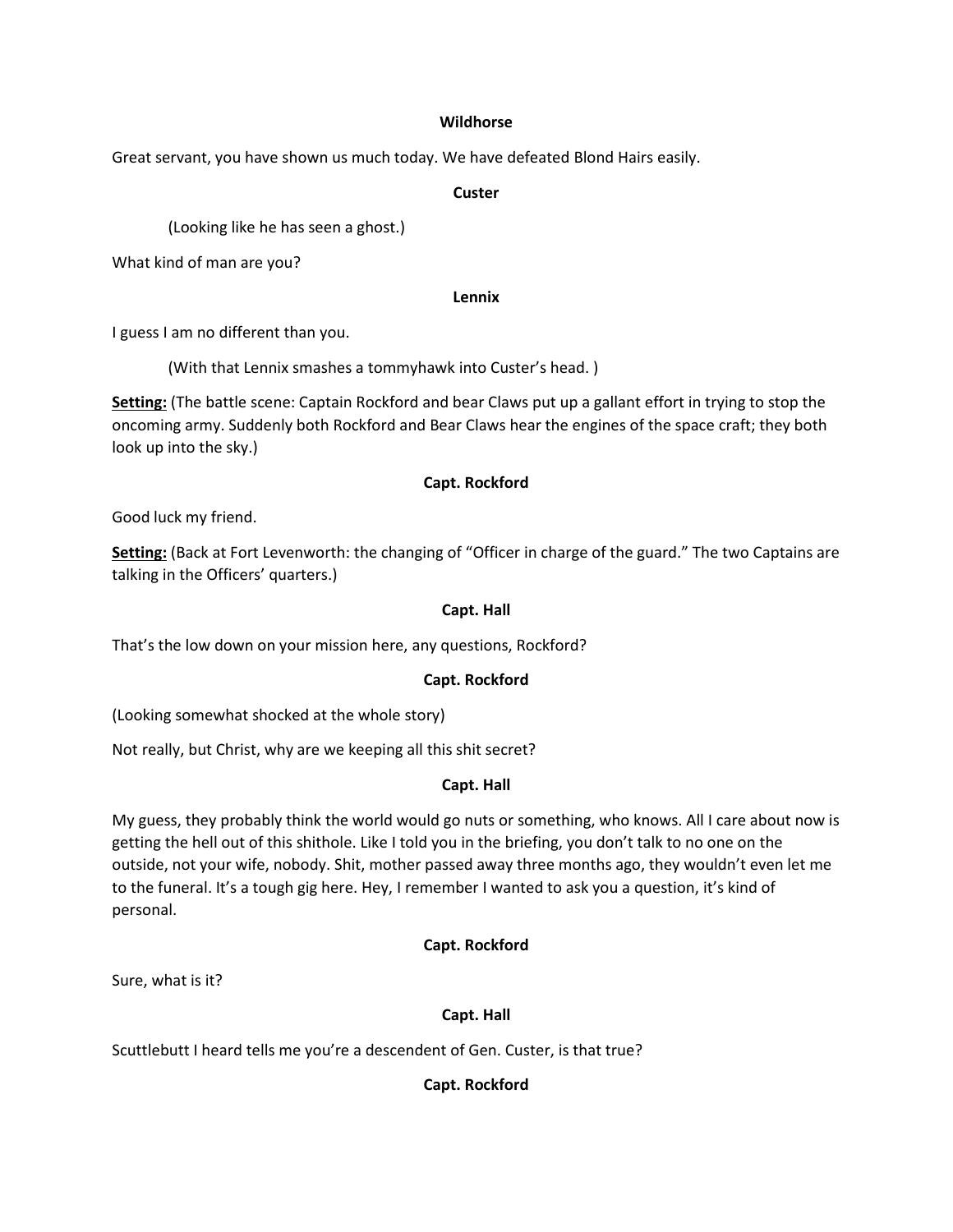Yeah, it's true. I can't believe the government's been able to keep this a secret so long.

## **Capt. Hall**

(Laughing)

Consider yourself lucky, before they would just shoot you. Remember one thing Rockford: you're the only one on this guard detail that knows that the prisoners are aliens. Anyone else finds out you shoot them, clear?

# **Capt. Rockford**

Clear

**Setting:** (It's the next morning, news travels fast about Capt. Hall's suicide.)

# **Capt.Rockford**

(At the aliens' cell, the Captain knocks.)

What's the problem?

**Lennix**

No doubt you've been told I killed Gen.Custer, correct?

# **Capt. Rockford**

Yeah, so what?

## **Lennix**

That doesn't bother you?

# **Capt. Rockford**

Not really. Gen. Custer was a soldier. Soldiers sometimes die in battle.

# **Lennix**

I heard the news about Capt. Hall. I liked him. He treated my family very well. Captain Hall didn't commit suicide. He was murdered like the rest.

# **Capt. Rockford**

Like the rest? What are you saying?

# **Lennix**

Captain Rockford, right now you're the only one on this guard detail who knows that we are aliens from another planet. Captain, for many years now, I'm sorry to say, your people murder the Captains in charge of us. The only people who know of our existence is the President of the United States, some of his staff, and of course the Secret Service.

# **Capt. Rockford**